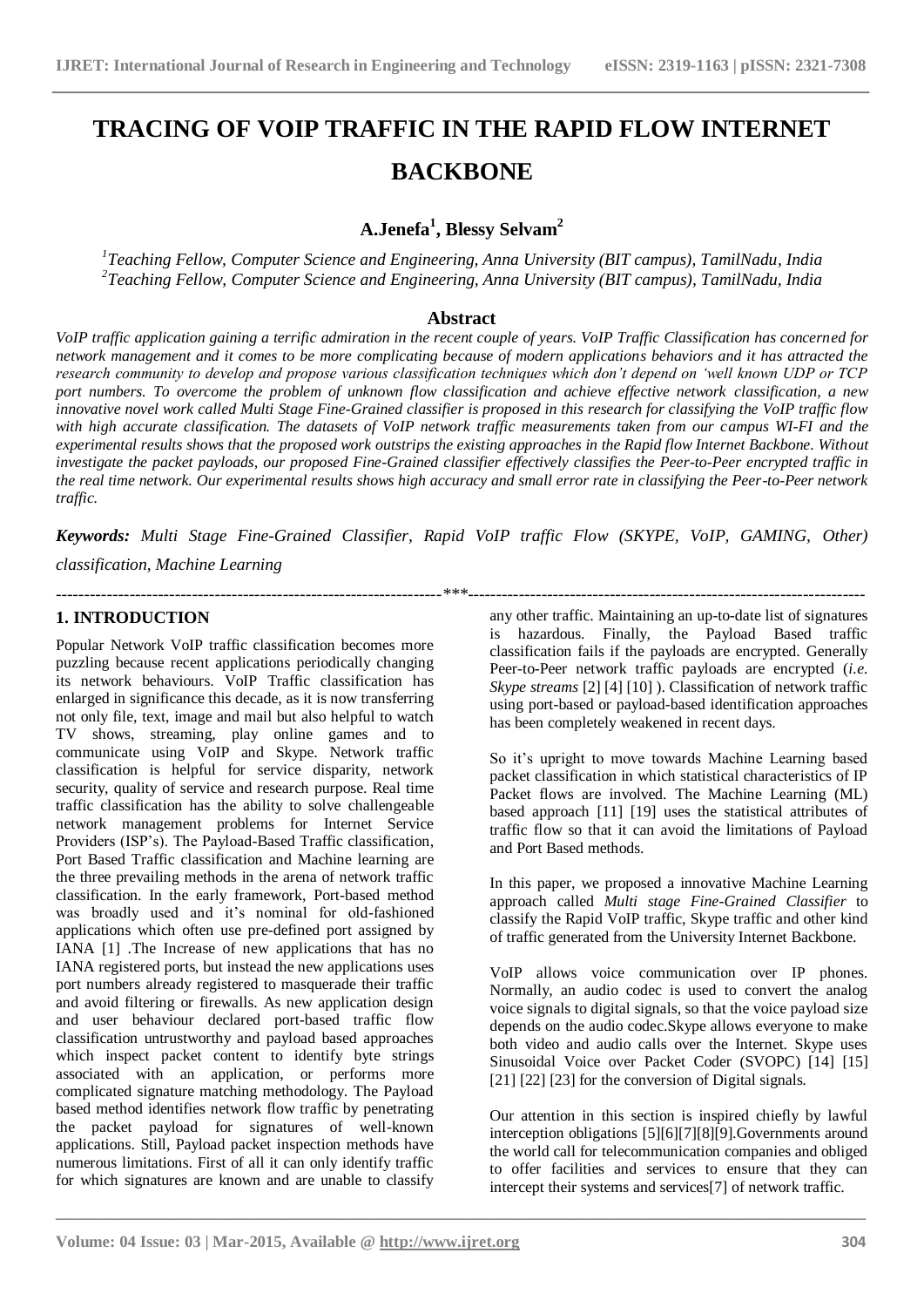The VoIP data set comprises encrypted P2P connections or other types of encrypted traffic. So traffic identification boons great challenge to lawful interceptions. Lawful Interception practice generally comprises of a law enforcement agency delivering a warrant instructing the Internet Service Provider to provide information about the clients connected in calls.

As mentioned, the Supervised Machine Learning approach [16] is suitable for classifying the VoIP traffic which analyses only the commonly used statistical flow features such as Flow-Duration, Packet Size, Inter-Arrival Gap, No of bytes/packets transferred ,3-Tuple Information and etc. Our goal is to build an efficient and accurate classification for VoIP traffic using Machine Learning techniques

Transport: TCP port 49698->port 80

This research paper is structured as follows: Section 2 gives information about VoIP characterization and other kind of encrypted traffic. Section 3, 4, 5 describes the System model of VoIP identification used in this research. Section 4 presents the experimental results produced and finally conclusion is given in session 5.

#### **2. VOIP CHARACTERIZATION**

In spite of secrecy of VoIP inter-nals, investigations have permitted a number of its statistical flow characteristics to be identified [3] [4] [12] [20]. The following figure 1 shows that the different application of VoIP uses the same port to forward the flow packets. So to characterize the VoIP traffic among different application in the network, the statistical features of IP packets are concerned [13] in this research work to identify the application flow.



**Fig 1:** Different Applications of VoIP Identification

**\_\_\_\_\_\_\_\_\_\_\_\_\_\_\_\_\_\_\_\_\_\_\_\_\_\_\_\_\_\_\_\_\_\_\_\_\_\_\_\_\_\_\_\_\_\_\_\_\_\_\_\_\_\_\_\_\_\_\_\_\_\_\_\_\_\_\_\_\_\_\_\_\_\_\_\_\_\_\_\_\_\_\_\_\_\_\_**

# **3. SYSTEM MODEL OF VOIP**

#### **IDENTIFICATION**

 $Flow#1$ 

 $Flow #2$ 

7845->port 80

(streaming)

 $Flow #3$ 

Link: Ethernet II

**Application: SKYPE** 

 $10.0.0.2 \rightarrow 174.225.19.13$ 

10.0.0.7->117.121.253.57

**Gaming (XBOXLIVE)** 

UDP 3074->3074

Supervised Machine Learning approach demands an aforementioned knowledge to classify the Peer-to-Peer traffic flows. The phases of Supervised Machine Learning approaches are

- *Training Phase:* The Training phase that builds a set of classification model or rules.
- *Identification Phase:* The model that has been constructed in the Training phase is used to classify real time VoIP traffic.

The Machine Learning involves mainly two steps. First, extensive features are defined based on statistical characteristics of application protocols such as flow duration, inter-arrival times, packet length etc. A Fine Grained Machine learning classifier is then taught to associate set of statistical features with known traffic classes, and apply the well-trained machine learning classifier to classify the VoIP traffic using previously trained rules. The Multi Stage Fine Grained Classifier is also suitable to identify encrypted protocols.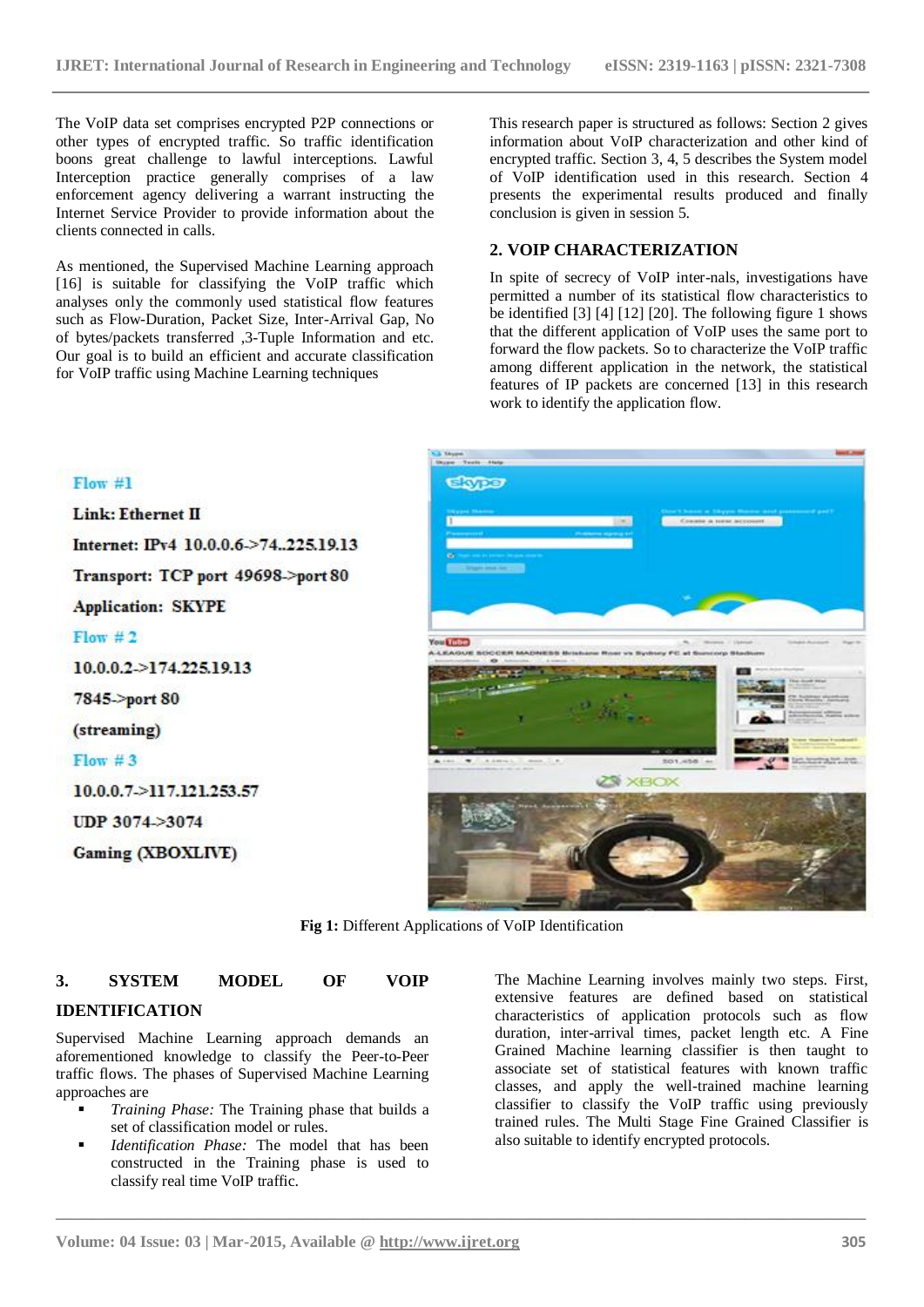The Fine-Grained Classifier (FGC) algorithm is used to classify flows into application behaviours based on flow classification based on packet size cumulative and flow similarity grouping. The flow is classified into applications by packet size distribution and then the flows are grouped as sessions by 5-tuple information. The Fine-Grained Classifier (FGC) algorithm classifies the traffic without examining the packet payloads. This method works even if the packet payloads are encrypted. So this Fine-Grained Classifier (FGC) algorithm is sufficed to classify the encrypted Peer-to-Peer traffic.

#### **4. SUPERVISED TRAINING PHASE**

The Training phase is managed offline to classify the encrypted Peer-to-Peer traffic application in the Internetwork Backbone. So it's supportive to spot out a VoIP application from a mix of applications. The objective of the offline training phase is to find out the statistical flow information that should be unique to or different from other applications, to be the origin for comparison. For this reason, this Training phase first collects a set of VoIP traffic traces and stabs to abstract the statistical flow based information from the real time traffic traces.

A traffic filter is very much useful to collect the traffic traces from the network since the filter sieves out immaterial information from the traffic collection. Our experimental research uses a one day trace collected at the edge of our Anna university backbone network. Any Traffic monitoring analyser can be used to extract the flows. Initially, to group flows into clusters, the degree of similarity between flows is to be measured.

# **4.1 Method 1 (M1) Using Similarity Distance**

#### **Calculation**

By Euclidean distance, the resemblances between the flows are measured; a small distance between the two packets shows a strong similarity (whereas) a large distance shows a minimum similarity. In between two flows, the similarity distance can be calculated as

$$
dist(x, y) = \sqrt{\sum_{i=1}^{n} (x_i - y_i)^2}
$$

Where n is the number of flows collected from the Internet Backbone. If the distance between two flows is very trivial then the two flows would be grouped together or otherwise they are grouped as dissimilar groups. The flow having slighter value distance will be grouped together named as  $S_1, S_2, \ldots, S_n$ . The above process is repetitive till all flows get clustered.

# **4.2 Method 2 (M2) Average Packet Size Calculation**

The average packet size calculation is determined by finding out the centroid point of the packet sizes distribution.

This technique permits to classify the flows once it has to be allotted to a cluster. The average packet sizes for each VoIP application is computed and gained knowledge for each application which will be helpful to identify the application in the real time phase.

$$
avg\_pkt\_size_{S_i} = \sum_{j=1}^{n} \frac{pk_j}{n}
$$

Whereas  $pk_j$  be the frequently used packet sizes and 'n' be the number of flows in  $S_i$ . The above progression is repeated for each application to calculate the average packet sizes for classification process. At extreme all the applications of VoIP traffic shows the unique behaviour concerning patterns of packet length. Thus, dissimilar packet sizes are useful to discriminate certain VoIP applications. Generally, the packets have the similar sizes across all flows but it's necessary to inspect that the average packet size per flow remains constant across all flows in the network traffic.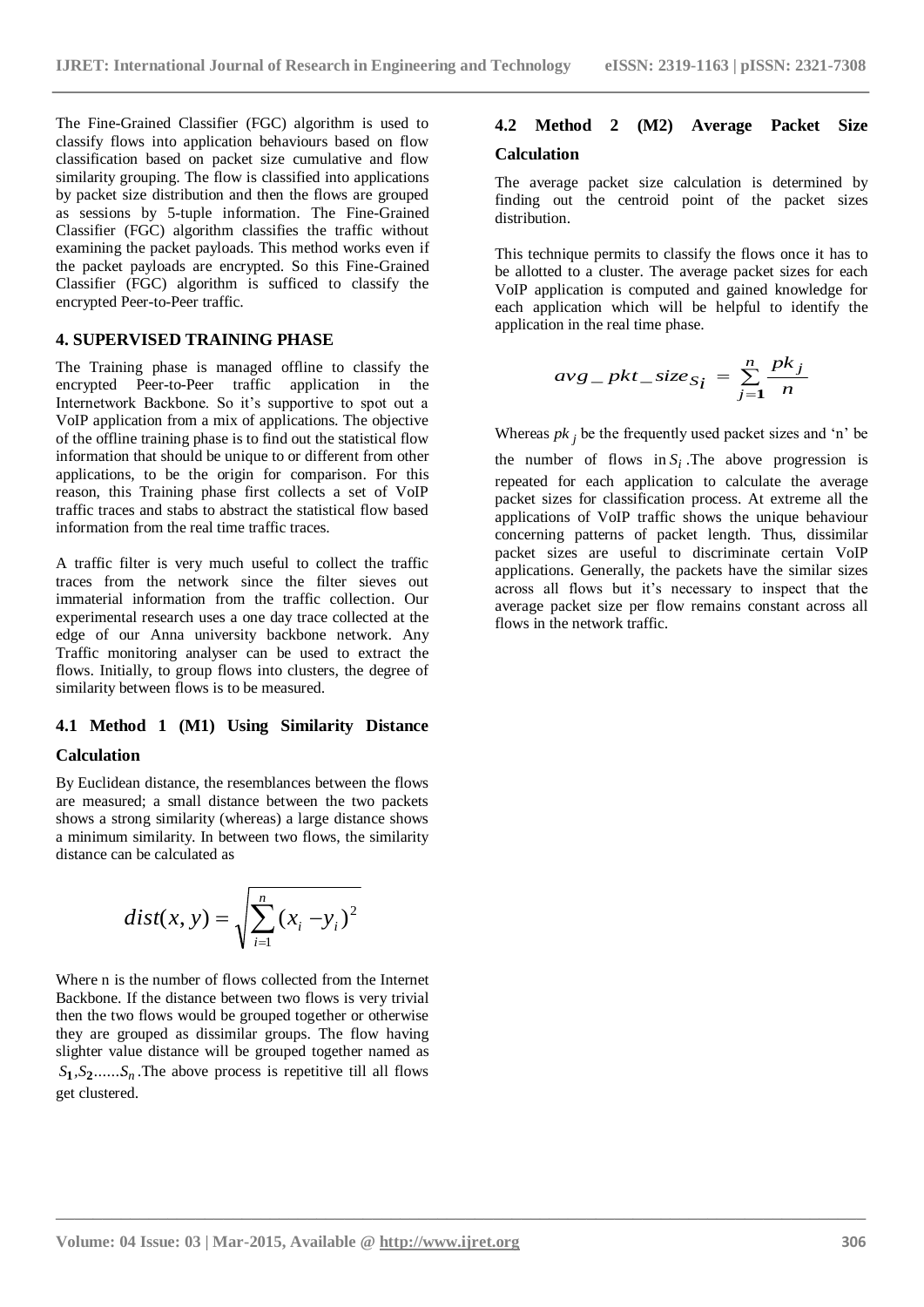| //Extracting the features from the VoIP-Traffic Flow                                                        |  |  |  |  |  |
|-------------------------------------------------------------------------------------------------------------|--|--|--|--|--|
| / <b>/Input:</b> Set of flow Packets with different correlation { $x_1, x_2, , x_n$ } { $y_1, y_2, , y_n$ } |  |  |  |  |  |
| //Output: Correlating the same group of flows by similarity calculation and Tuple information               |  |  |  |  |  |
| For i=1 to $n$ // executing till EOF                                                                        |  |  |  |  |  |
| SimilarityDistance (x, y) = $\sqrt{\sum_{i=1}^{n} (x_i - y_i)^2}$                                           |  |  |  |  |  |
| Check and Group the correlated Packet Flows by Correlated three-tuple of $F_a$ and $F_b$                    |  |  |  |  |  |
| For each $(x_i \in F_a$ or $y_i \in F_a$ )                                                                  |  |  |  |  |  |
| Grouping $x_i$ and $y_i \in F_a$ and Label the Flow as $L_a$                                                |  |  |  |  |  |
| End                                                                                                         |  |  |  |  |  |
| For each $(x_i \in F_h$ or $y_i \in F_h$ )                                                                  |  |  |  |  |  |
| Grouping $x_i$ and $y_i \in F_h$ and Label the Flow as $L_h$                                                |  |  |  |  |  |
| End                                                                                                         |  |  |  |  |  |
| For each ( $x_i \notin F_a$ and $y_i \notin F_b$ )                                                          |  |  |  |  |  |
| Grouping the Flow Label as $M_a = \{x_i\}$ and $M_b = \{y_i\}$                                              |  |  |  |  |  |
| // A new Traffic Application determined                                                                     |  |  |  |  |  |
| End<br>End                                                                                                  |  |  |  |  |  |



**\_\_\_\_\_\_\_\_\_\_\_\_\_\_\_\_\_\_\_\_\_\_\_\_\_\_\_\_\_\_\_\_\_\_\_\_\_\_\_\_\_\_\_\_\_\_\_\_\_\_\_\_\_\_\_\_\_\_\_\_\_\_\_\_\_\_\_\_\_\_\_\_\_\_\_\_\_\_\_\_\_\_\_\_\_\_\_**

#### **5. SUPERVISED IDENTIFICATION PHASE**

The supervised clustering of identification phase which contains dissimilar heuristics to improve the classification of encrypted Peer-to-Peer traffic. The Supervised classification technique is useful for accurate classification of VoIP traffic. A set of experimental examination has reviewed in our traffic traces to examine numerous VoIP applications in the network backbone. The following first three techniques are used to group the similar flows and the last method is used for flow classification of VoIP traffic. Fig 2 shows the system model of identification of VoIP traffic in the network.

#### **5.1 Method 1 (H1): The Transport Level Grouping**

To differentiate the VoIP applications in the network backbone, the transport level protocol grouping is helpful to label the applications into different clusters: i) Transmission Control Protocol (TCP) is used by web, chat, mail, and FTP. ii) User Datagram Protocol (UDP) is generally used by Network Management Traffic and games. iii) Encrypted Peer-to Peer traffic and streaming traffic uses either TCP or UDP. Thus, the technique H1 supports to accumulate the similar applications for as a minimum to certain extent. Table 1 shows the grouping of Applications using Transport Layer Protocol.

| Traffic<br><b>Identificat</b><br>ion | <b>Application</b><br><b>Identification</b>                                                                    | <b>Transport Layer</b><br><b>Protocol Used</b> |  |  |  |  |  |  |
|--------------------------------------|----------------------------------------------------------------------------------------------------------------|------------------------------------------------|--|--|--|--|--|--|
| Chat                                 | MSN<br>Messenger,<br>Yahoo<br>Messenger, AIM, IRC                                                              | TCP                                            |  |  |  |  |  |  |
| ftp(Data)                            | ftp,databases                                                                                                  | <b>TCP</b>                                     |  |  |  |  |  |  |
| Web                                  | http, https                                                                                                    | TCP                                            |  |  |  |  |  |  |
| Mail                                 | smtp, pop, nntp, imap, id<br>entd                                                                              | TCP                                            |  |  |  |  |  |  |
| p2p                                  | BitTorrent, eDonkey, G<br>nutella,<br>Pee Enabler, WinMX,<br>OpenNap, MP2P,<br>FastTrack,<br>Direct<br>Connect | <b>TCP/UDP</b>                                 |  |  |  |  |  |  |
| Attack                               | Port scans, IP address<br>scans                                                                                |                                                |  |  |  |  |  |  |
| Streaming                            | mms(wmp), real, quickt<br>ime, shoutcast,<br>Vbrick streaming.                                                 | <b>TCP/UDP</b>                                 |  |  |  |  |  |  |

**Table-1:** Classification of Applications using the Transport Level Grouping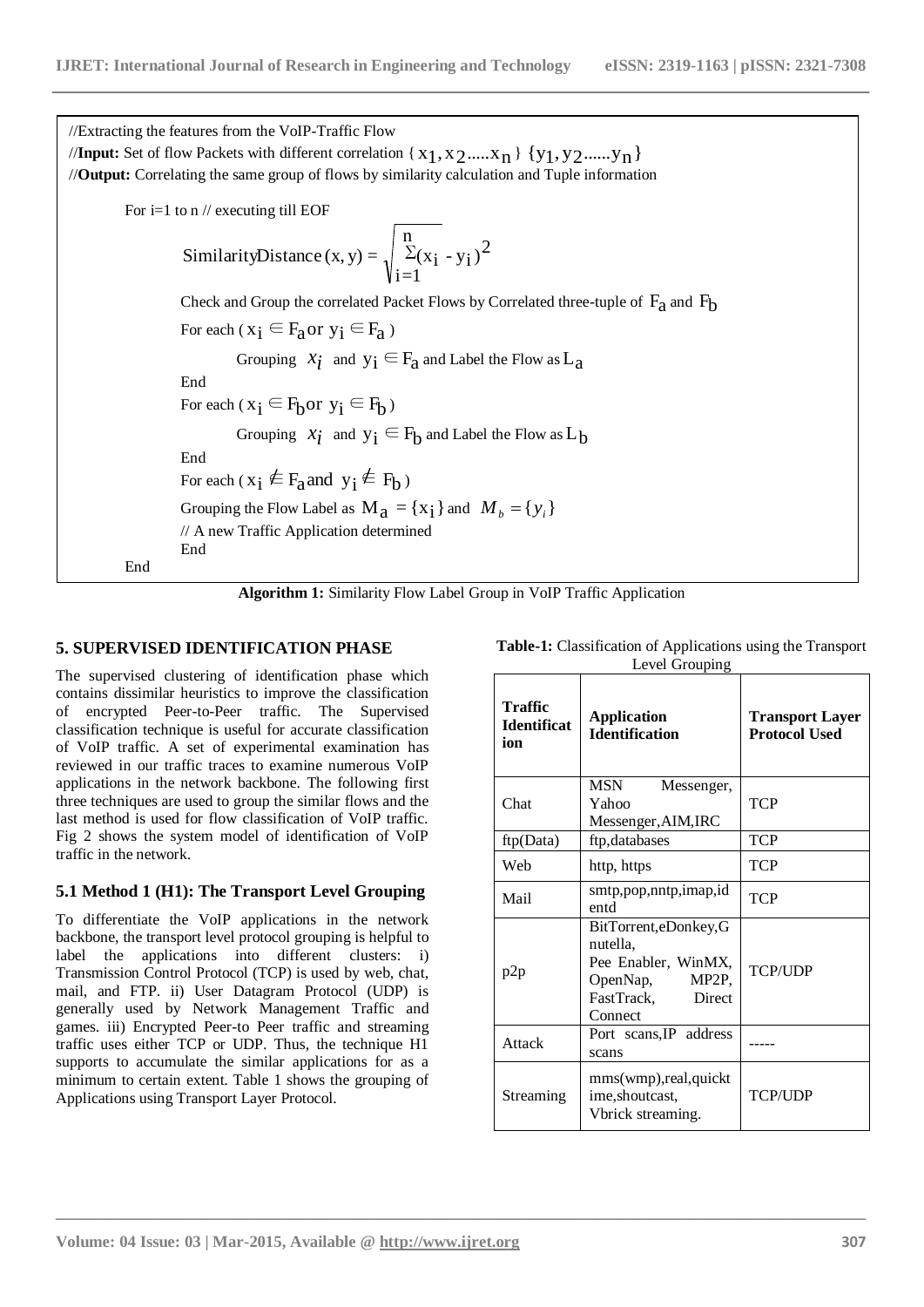#### **5.2 Method 2 (H2) The Correlated Bag of Flow sets**

#### **(5-Tuple Information)**

The Correlated flow sets such as by port number and IPs, the flows are grouped together. Generally, the operating system assigns successive port numbers for related flows. Figure 4 shows how the operating system allocates the successive port numbers for each individual flow of packets. Here in this research work we used (Source\_IP, Destination IP, Inter-arrival Time, Port number and Flow ID) to cluster similar behaviours. If the Source\_IP address and the Destination\_IP address of two dissimilar flows are same with the similar port number, then the flows will be grouped together. But all flows having same port number does not belong to the same flow. So the Inter-arrival time (difference of each separate arrival time of different flows) is considered to group the similar flows in the traffic. If the arrival time of any two flows is within a threshold value, then it will be grouped together or consider as different flow. Table 2 shows the grouping of similar flows using 5- Tuple information.

# **5.3 Method 3 (H3) The Similarity Distance**

#### **Calculation**

The similarity distance of IP traffic between the flows is calculated by Euclidean distance. Euclidean distance is calculated to identify the similarity relation between two

**Level 1: Offline Classification** 

different set of flows in the traffic. It's helpful to find out the identical flows in the traffic. If the distance between the flows is within a specified threshold value, then it will be clustered together or else it will be grouped as different cluster.

#### **5.4 Method 4 (H4) Flow Identification**

After grouping identical flows, the average packet size of each similar flow is calculated and then the mean value obtained is compared with the knowledge gained for each VoIP traffic to choose which application it should be. To identify the VoIP applications, the unknown flows are compared one after another. Our proposed system works well even if the packet payloads are encrypted. So, this technique is helpful to identify the encrypted Peer-to-Peer traffic. These techniques work very well, if the average packet size remains constant across the flows in the network backbone. Figure 4 show that the different VoIP applications have different packet sizes. So it's helpful for our research to effectively identify the application based on its unique behaviour of VoIP applications. The following algorithm describes the Fine-Grained Classification of packet size distribution for each Peer-to-Peer encrypted VoIP application traffic network.

# **Level 2: Online Classification**



#### **Fig 2:** System Model of VoIP Identification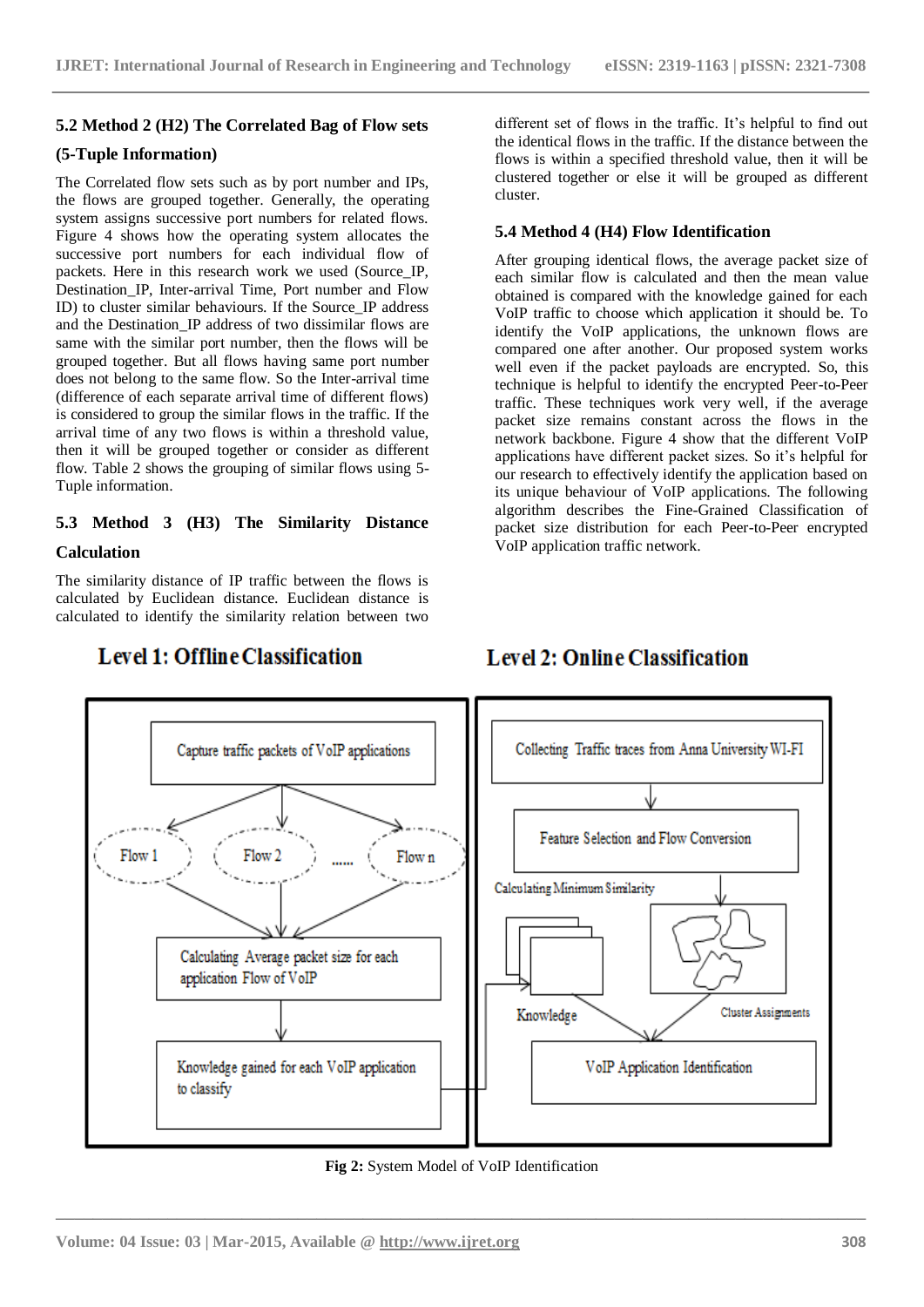End

//Packet Size Calculation for the VoIP-Traffic Flow //**Input:** Set of flow Packets with Packet Sizes {  $P_1$  ,  $P_2$ ...... $P_n$  }  $\in F_a$  and {Q<sub>1</sub>,Q<sub>2</sub>......Q<sub>n</sub>} } $\in F_b$ //**Output:** Classification of VoIP traffic flow based on different Packet Sizes. For each  $i=1$  to n Grouping each Similarity Flow as  $X_i \leftarrow P_i \parallel Y_i \leftarrow Q_i$ End For each i=1 to n // calculating the mean for each VoIP Application // Average Packet Size Calculation for each VoIP Traffic Application ∑ n  $i=1$ ) n Average\_Packet\_size=  $\sum_{i=1}^{n} \left( \frac{X_i}{X_i} \right) \parallel \sum_{i=1}^{n}$ n  $i=1$ ) n  $\frac{Y_i}{\frac{1}{1-\epsilon}}$ 





**Fig 3:** Similarity Flow Grouping of IP Packets

| Source IP | Destination IP address | Port Number | of<br>Grouping  |
|-----------|------------------------|-------------|-----------------|
| address   |                        | used        | Flows (Flow_id) |
| 10.0.0.1  | 192.168.2.51           | 43321       | X               |
| 10.0.0.1  | 192.168.2.51           | 43321       | X               |
| 10.0.0.1  | 192.168.2.51           | 43321       | X               |
| 10.0.0.1  | 192.168.2.51           | 43321       | $X+1$           |
| 10.0.0.1  | 192.168.2.51           | 43321       | $X+1$           |
| 10.0.0.1  | 192.168.2.51           | 43321       | $X+1$           |
| 10.0.0.1  | 74.125.236.181         | 54467       | v               |

**Table- 2:** Classification of VoIP Applications using 5-Tuple information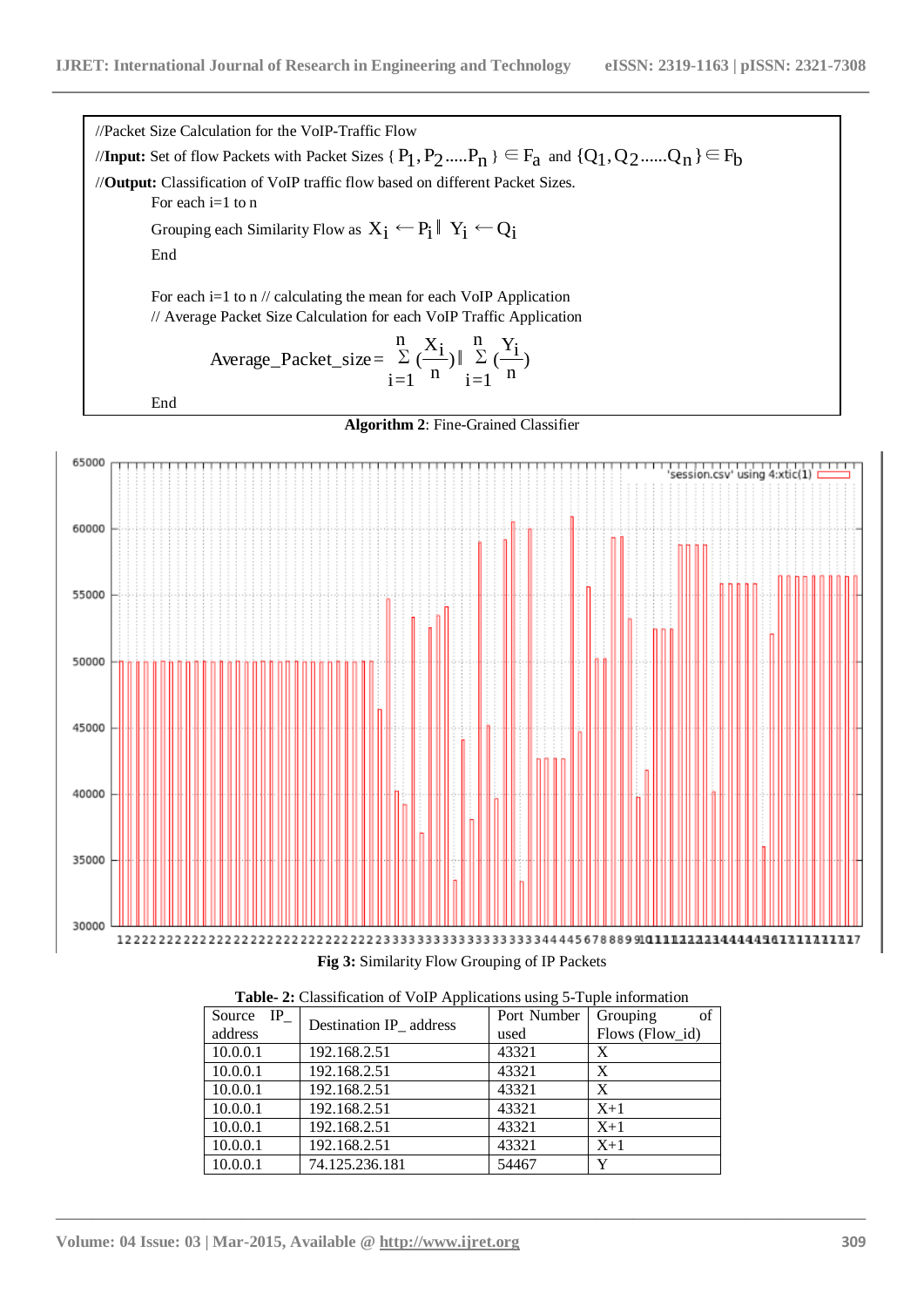

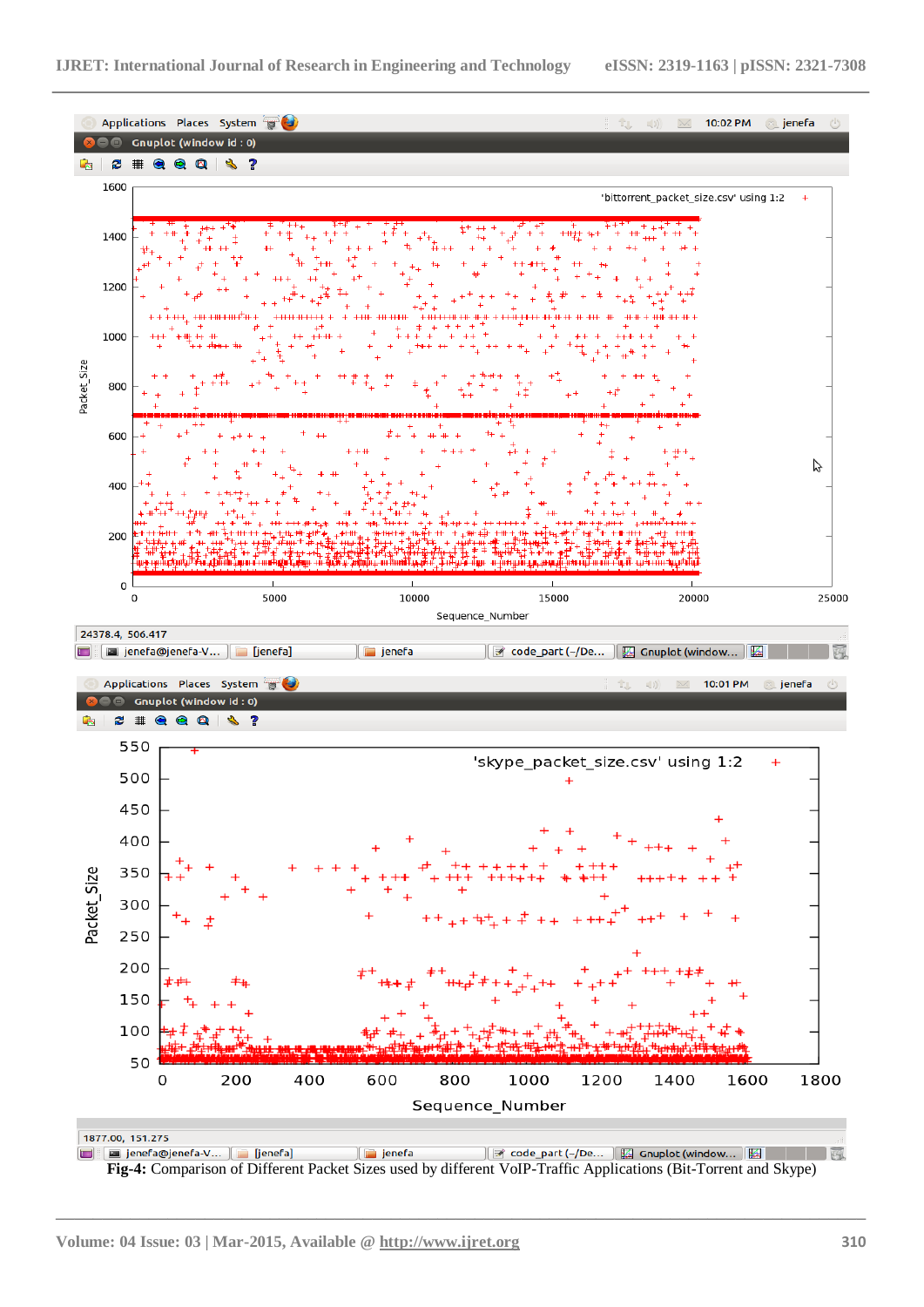#### **6. IMPLEMENTATION DETAILS**

Our purpose of this research is to produce an efficient classification algorithm for VoIP traffic identification. Generally, the Supervised and the unsupervised algorithms of Machine Learning are used to resolve the difficulties in network traffic classification. Here an innovative supervised algorithm named as Multi Stage Fine-Grained classifier is used to classify the network traffic. Initially the Traffic

filters; TCPDump [17] or Wireshark or Net Mate [18] is used for traffic filtration to prevent irrelevant traffic. By implementing our own proposed supervised learning classification algorithm, effectively classify the application based on its unique behaviour of encrypted Peer-to-Peer traffic. Table 3 and Figure 5 shows the experimental tests taken at our Anna University campus.



**Fig 5:** Recall and Precision of VoIP traffic

| <b>Table-3: Peer-to-Peer Classification Results</b> |        |             |              |                                   |  |
|-----------------------------------------------------|--------|-------------|--------------|-----------------------------------|--|
| <b>Packet Counts</b>                                | Gaming | <b>VoIP</b> | <b>Skype</b> | Recall<br>and<br><b>Precision</b> |  |
| $<$ 10                                              | 83.34  | 73.45       | 76.23        | 78%                               |  |
| $<$ 20                                              | 89.72  | 82.32       | 78.78        | 82%                               |  |
| $<$ 30                                              | 95.43  | 85.12       | 85.92        | 86%                               |  |
| $<$ 40                                              | 96.29  | 86.31       | 88.14        | 89%                               |  |
| $50$                                                | 97.89  | 94.23       | 92.12        | 96%                               |  |
| < 60                                                | 99.99  | 97.65       | 98.76        | 97%                               |  |
| Final                                               | 100%   | 98%         | 99%          | 99%                               |  |

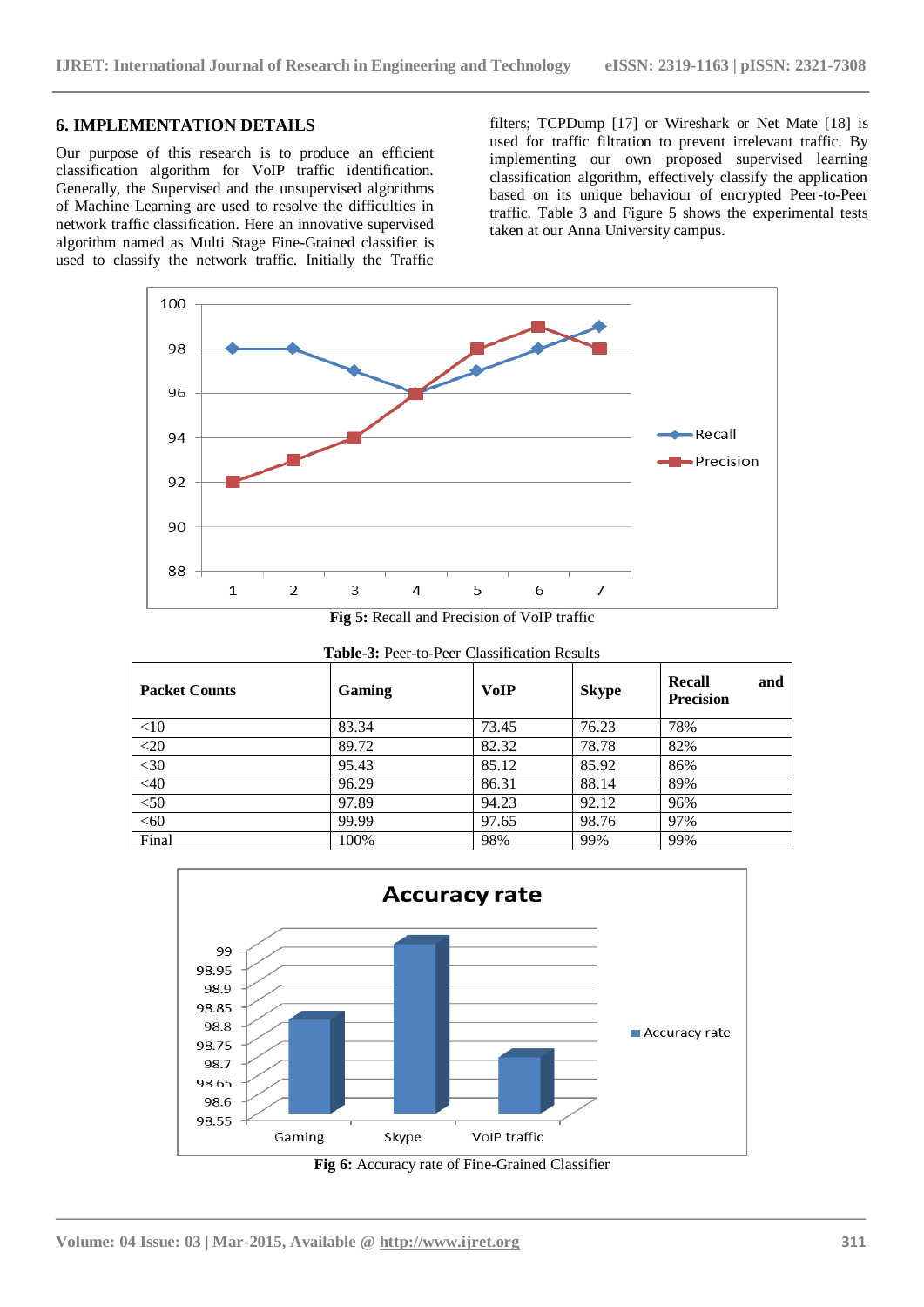#### **7. CONCLUSION**

This research work emerges on classification of encrypted Peer-to-Peer traffic in two phases: an offline Training phase and an online Application Identification phase. The offline Training phase finds out the similar characteristics of VoIP application in the rapid real time network. In our research, the Fine-Grained classifier algorithm is proposed to classify the real-time encrypted traffic with the help of gainedknowledge from the offline training phase without investigate the packets payloads. With the gained knowledge database for each VoIP application, the Multi Stage Fine Grained Classifier can effectively identify the VoIP application that session of flows fit into. The Proposed research work effectively classifies the encrypted Peer-to-Peer traffic with high accuracy rates and small error ratio. The accuracy rate of proposed online classifier, an average of 98.79% is achieved in the internet backbone.

#### **ACKNOWLEDGEMENTS**

This research paper is made possible through the help and support from everyone. First and foremost, I would like to acknowledge and extend my heartfelt gratitude to my PhD guide Mr. BalaSingh Moses who has helped me to complete this research possible. Second, I would like to thank my department colic's, for their vital encouragement and support. Most especially to god, who made all things possible. At last, the authors would like to thank our Anna University Campus admin for allowing us to monitor the VoIP traffic

#### **REFERENCES**

- [1] IANA, "Internet Assigned Numbers Authority", http://www.iana.org/assignment/port-numbers.
- [2] Skype web site, [http://www.skype.com](http://www.skype.com/)
- [3] D.Bonfiglio, M.Mellia, M.Meo, D.Rossi,<br>P.Tofanelli." Revealing Skype Traffic: when Revealing Skype Traffic: when randomness plays with you", ACM Sigcomm'07, Kyoto, Japan, Aug.2006.
- [4] "International carriers, traffic grows despite Skype popularity", Telegeography Report and Database, available on line<http://www.telegeography.com/,Dec> 2006.
- [5] CALEA Online, [http://www.calea.org,](http://www.calea.org/) accessed 13 February 2009.
- [6] Upson, S.2007 Wiretapping Woes, IEEE Spectrum, May 2007.
- [7] Maloku, N., Aljaz, T., Dolenc, F. 2003 Legal Call Interception in Next Generation Networks, Proceedings of the 7th International Conference on Telecommunications.
- [8] Baker, F., Foster, B., Sharp, C. 2004 Internet Engineering Task Force, CISCO Architecture for lawful Intercept in IP Networks, http://www.ietf .org/rfc/rfc3924.txt, Accessed 13 February 2009.
- [9] Bellovin, S., Blaze, M., Bricell, E., Brooks, C., Cerf, V., Diffie, W., Landu, S., Peterson, J., Treicher, J.2006 Security Implications of Applying Communications Assistance to Law Enforcement Act

to Voice over IP, Information Technology Association of America.

- [10] P.Biondi, F. Desclaux, "Silver Needle in the Skype." Black Hat Europe '06, Amsterdam, the Netherlands, Mar.2006.
- [11] Riyad Alshammari, A.Nur Zincir-Heywood, "Identification of VoIP encrypted traffic using a machine learning approach",Journal of King Saud University-Computer and Information Sciences'15.
- [12] Bongfiglio, D., Mellia, M., Meo, M., Rossi, D. 2009 Detailed Analysis of Skype traffic, IEEE Transactions on Multimedia, vol 11, no1, pp. 117- 127.
- [13] Lam Hoang Do, Philip Branch, "Real Time VoIP Traffic Classification", CAIA Technical Report 090914A, pp 1-3, July 2009.
- [14] Dario Rossi, Marco Mellia, Michela Meo, " A Detailed Measurement of Skype Network Traffic"- A Review Report, 2009
- [15] Suh, k., Figuiredo, D., Kurose, J., Towsley, D., 2006 Characterizing and Detecting Skype Relayed Traffic, IEEE INFOCOM '06.
- [16] Nguyen, T. and Armitage, G. 2008 A Survey of Techniques for Internet Traffic Classification using Machine Learning, IEEE Communications Surveys & Tutorials, vol.10 no.4.
- [17] Tcpdump, [http://www.tcpdump.org,](http://www.tcpdump.org/) Accessed 13 February 2009.
- [18] Netmat[e,http://www.ip](http://www.ip-measurement.org/tools/netmate)[measurement.org/tools/netmate,](http://www.ip-measurement.org/tools/netmate) Accessed 13 February 2009.
- [19] R, The R Project for Statistical Computing, [http://www.r-project.org,](http://www.r-project.org/) Accessed 13 February 2009.
- [20] S.A.Baset and H. Schulzrinne, "An analysis of the Skype peer to peer internet telephony protocol," in IEEE Infocom '06, Barcelona, Spain Apr.2006.
- [21] A.Guha, N.Daswani, and R.Jain, "Anexperimental study of the Skype peer-to-peer VoIP system," in 5th Int. Workshop on Peer-to-Peer Systems, Santa Barbara, CA, Feb 2006.
- [22] L.DDe Cicco, S.Mascolo and V.Pailmisano, "Skype" video responsiveness to bandwidth variations," in ACM NOSSDAV'08, Braunschweig, Germany, May 2008.
- [23] J.Lindblom, " A Sinusoidal voice over packet coder tailored for the frame-erasure channel." IEEE Trans. Speech and Audio Processing, vol. 13, no.5, pt.2, pp.787-798, Sep.2005

#### **BIOGRAPHIES**



**\_\_\_\_\_\_\_\_\_\_\_\_\_\_\_\_\_\_\_\_\_\_\_\_\_\_\_\_\_\_\_\_\_\_\_\_\_\_\_\_\_\_\_\_\_\_\_\_\_\_\_\_\_\_\_\_\_\_\_\_\_\_\_\_\_\_\_\_\_\_\_\_\_\_\_\_\_\_\_\_\_\_\_\_\_\_\_**

A.Jenefa is a Teaching fellow in Anna university, Trichy and she received her M.Tech in Computer Science and Engineering from Karunya University. Her research interest includes networking field with focus on Internet traffic Monitoring and Analysis, Network

Management and Network Security.